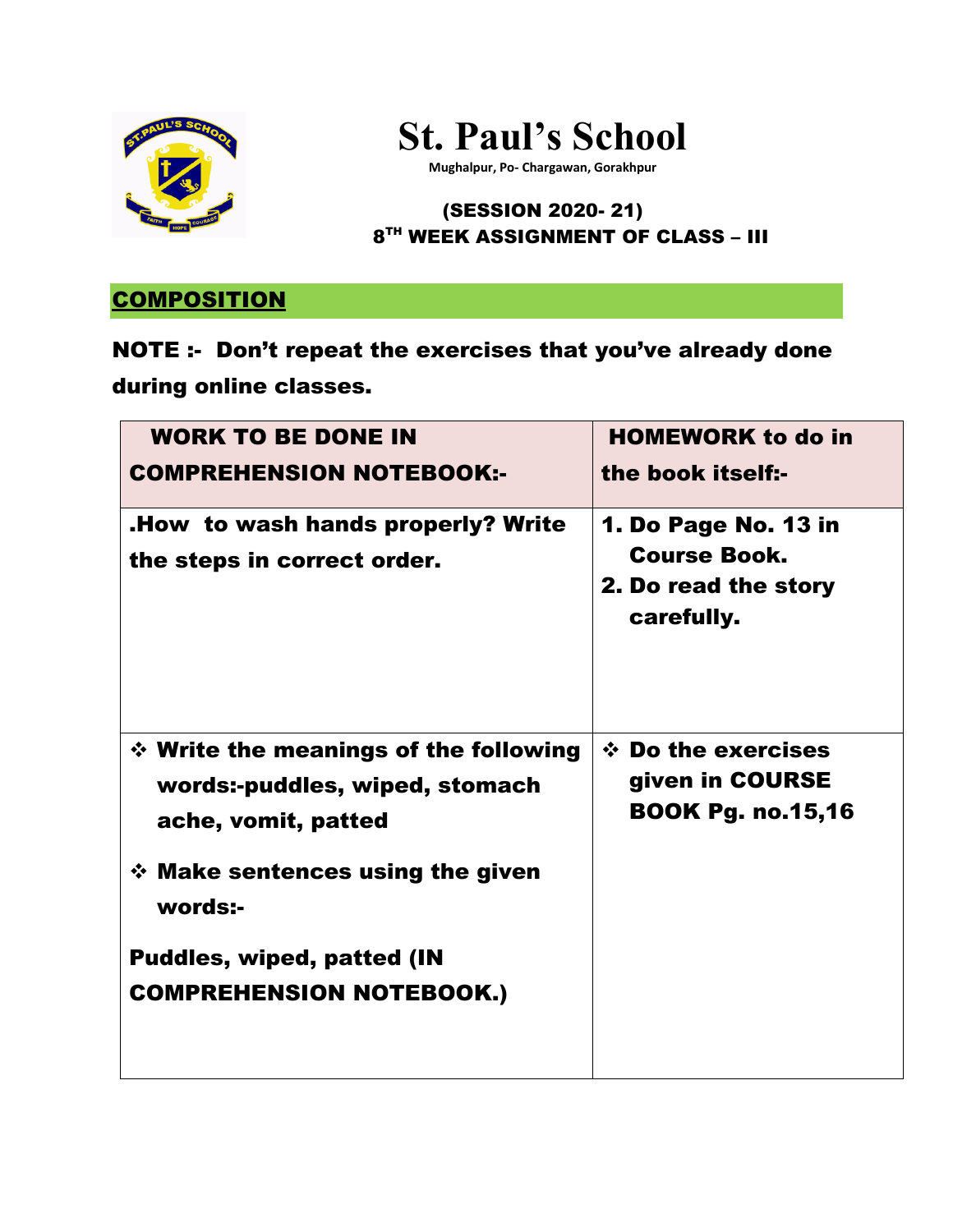| Do the given exercises:-                      | <b>Mark nouns in the</b>    |
|-----------------------------------------------|-----------------------------|
| Q.1. Who said this and to whom:-              | book using any              |
| a. 'Let's play football, It will be a         | pencil colour for           |
| great fun.'                                   | this lesson only.           |
| b. 'Your hands are dirty.'                    |                             |
| c. 'I cleaned my hands before                 |                             |
| taking the sandwiches.'                       |                             |
| d. 'The germs are going to get you            |                             |
| soon.                                         |                             |
| Q.2 Frame questios for the given              |                             |
| sentences.                                    |                             |
| 1. Raja felt sick.                            |                             |
| 2. Raja's mother made cucumber<br>sandwiches. |                             |
| 3. Mother patted on Raja's head.              |                             |
| Q. Write picture composition                  | Do the exercises in         |
| based on picture given in                     | <b>COMPANION</b>            |
| <b>COMPANION BOOK (Page No. 5)</b>            | <b>BOOK:-</b>               |
| in letter/story notebook.                     | <b>Pg. no. 6</b>            |
|                                               | <b>Answer these</b>         |
|                                               | questions.                  |
|                                               | Pg.no. 8                    |
|                                               | <b>Complete the poster.</b> |
|                                               |                             |

# *Arithmetic*

**Complete pages 13-20 in your Maths Book.** 

**Social Studies**

**Chapter-3, Changes Around Us**

In Class Work Copy